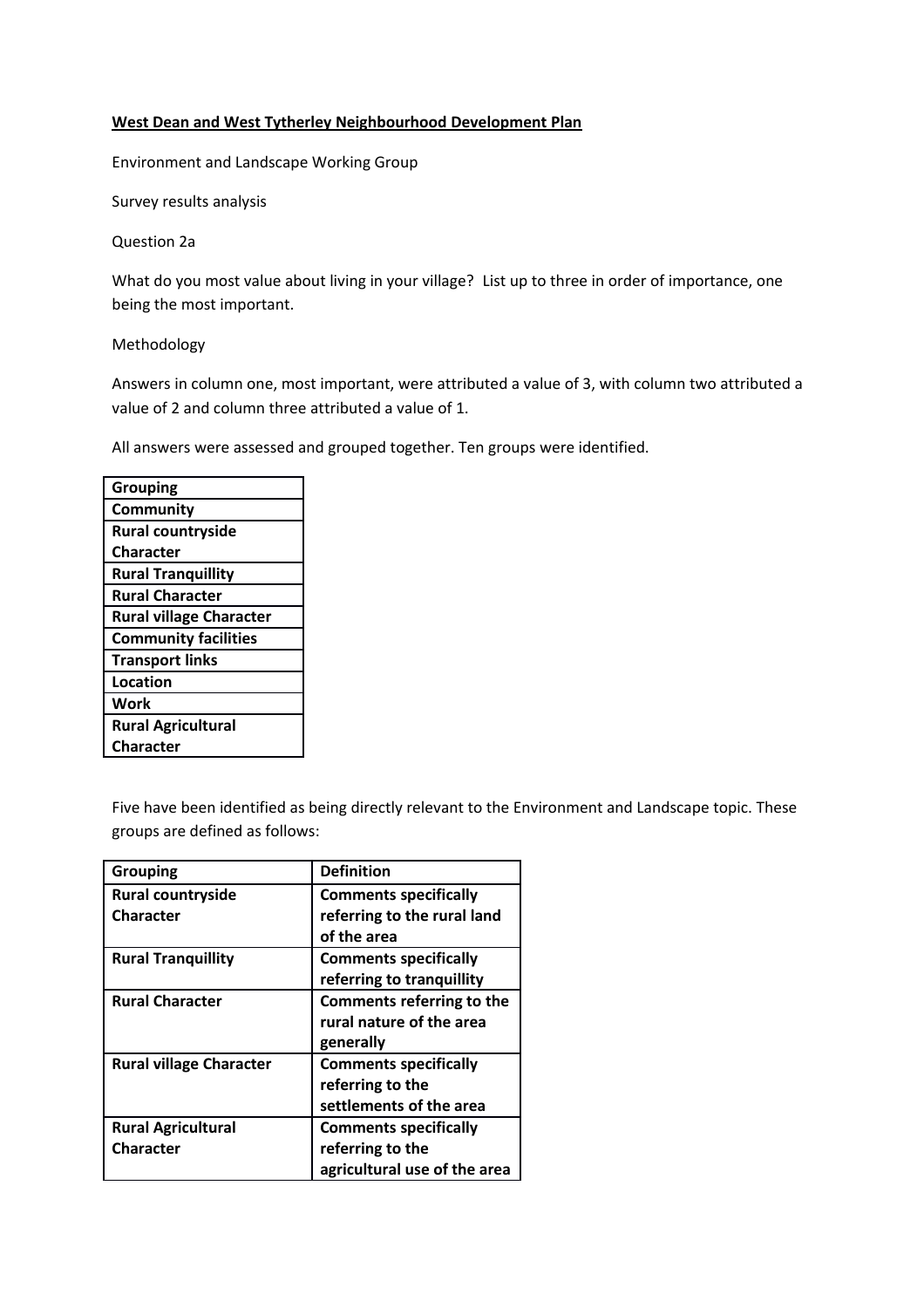An aggregate score was created as outlined above for all comments attributed to a group. The score of each grouping and its percentage of the total score is shown below.

| <b>Grouping</b>                | <b>Score</b> | Percentage |
|--------------------------------|--------------|------------|
| Rural countryside              | 253          | 18%        |
| <b>Character</b>               |              |            |
| <b>Rural Tranquillity</b>      | 251          | 18%        |
| <b>Rural Character</b>         | 204          | 15%        |
| <b>Rural village Character</b> | 159          | 11%        |
| <b>Rural Agricultural</b>      | 8            | 1%         |
| <b>Character</b>               |              |            |

## Analysis

Few comments specifically valued the agricultural use of the land in the area, however the rural landscape and its perceived tranquillity are highly valued. These attributes are closely linked to the use of the land which is predominantly agricultural and forestry. It is therefore identified that current land use creates significant value that is seen as a positive part of life in the NDP area.

The results show the countryside and settlements are seen together to create a positive rural character that is valued with a significant element particularly valuing the village settlements. This shows that the settlements, the predominant land uses and the countryside together make a very significant contribution to what is most valued by those living in the area.

It is also reasonable to assume that these aspects of the character of the area create value for those working or visiting the area.

#### Conclusion

The present character of the settlements, the predominant land uses and the countryside as a whole are among the strongest elements in contributing value to the lives of those living in the area. The aim of NDP policy should be to promote and conserve these elements of the environment and to support them in changes and adaptation over time so the positive characteristics continue to play a significant role across the life of the plan.

#### Question 2b

What do you most dislike about living in your village? List up to three in order of importance

#### Methodology

Answers in column one, most important, where attributed a value of 3, with column two attributed a value of 2 and column three attributed a value of 1.

All answers were assessed and grouped together. Eighteen groups were identified.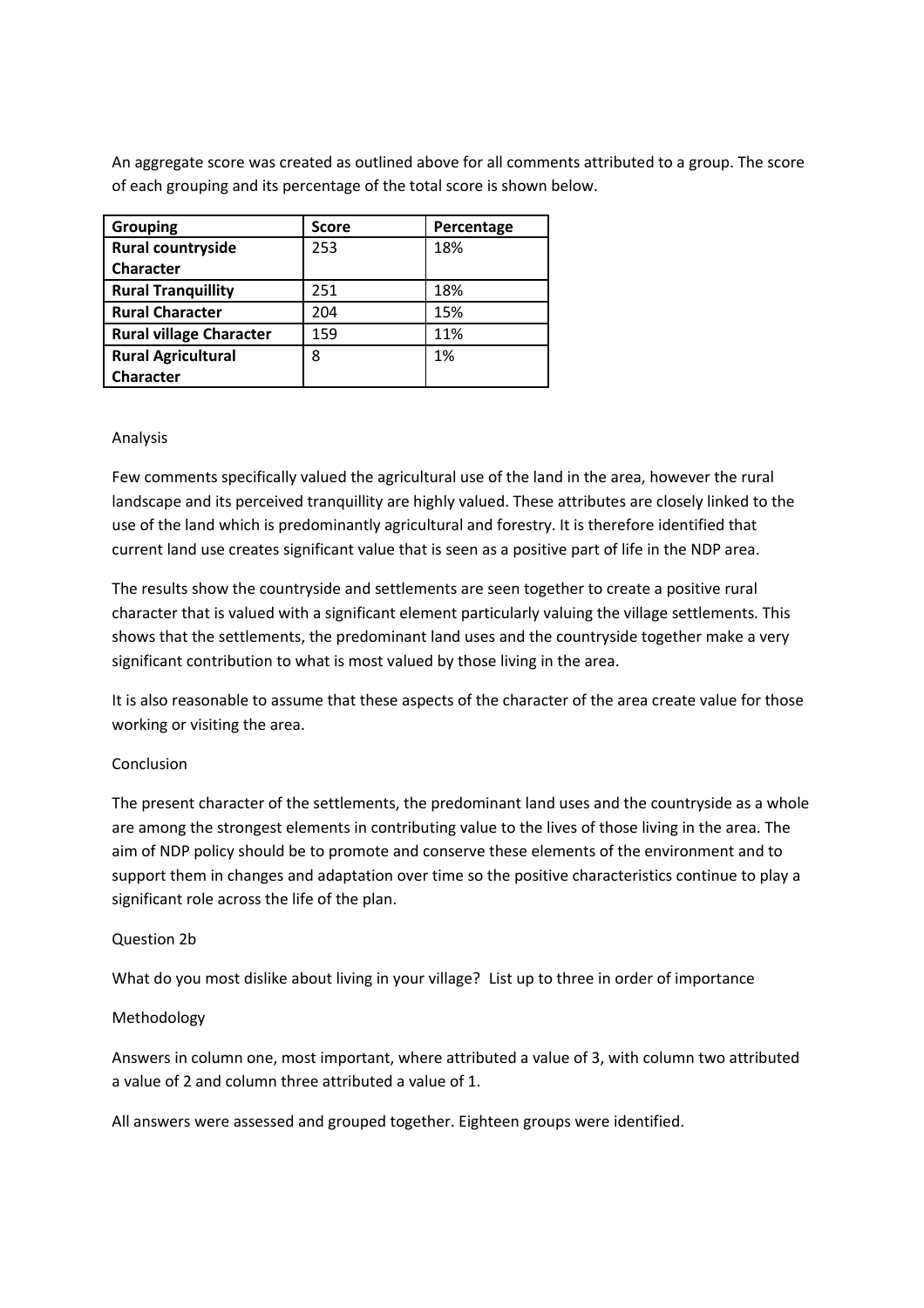| <b>Grouping</b>                   |
|-----------------------------------|
| <b>Bad digital communications</b> |
| <b>Traffic</b>                    |
| <b>Poor infrastructure</b>        |
| <b>Lack of amenities</b>          |
| <b>Negative change</b>            |
| Poor public transport             |
| <b>Social division</b>            |
| <b>Nothing</b>                    |
| Remoteness                        |
| Parking                           |
| Noise/disturbance                 |
| <b>Environmental crime</b>        |
| <b>Property mix</b>               |
| <b>Resistance to change</b>       |
| <b>Potential Change</b>           |
| <b>Administrative geography</b>   |
| <b>Commercial activity</b>        |
| <b>High living costs</b>          |

Five have been identified as being directly relevant to the Environment and Landscape topic. These groups are defined as follows:

| <b>Grouping</b>             | <b>Definition</b>             |
|-----------------------------|-------------------------------|
| <b>Negative change</b>      | Inappropriate change in built |
|                             | environment or countryside    |
| <b>Nothing</b>              | Those who disliked nothing    |
| Noise/disturbance           | Noise/disturbance from a      |
|                             | variety of sources            |
| <b>Environmental crime</b>  | Fly tipping etc               |
| <b>Resistance to change</b> | Too much opposition to        |
|                             | reasonable change             |
| <b>Potential Change</b>     | <b>Fears of future change</b> |

An aggregate score was created as outlined above for all comments attributed to a group. The score of each grouping and its percentage of the total score is shown below.

| <b>Grouping</b>             | <b>Score</b> | Percentage |
|-----------------------------|--------------|------------|
| <b>Negative change</b>      | 75           | 7%         |
| <b>Nothing</b>              | 47           | 4%         |
| Noise/disturbance           | 25           | 2%         |
| <b>Environmental crime</b>  | 16           | 1%         |
| <b>Resistance to change</b> | 12           | 1%         |
| <b>Potential Change</b>     | 9            | 1%         |

Analysis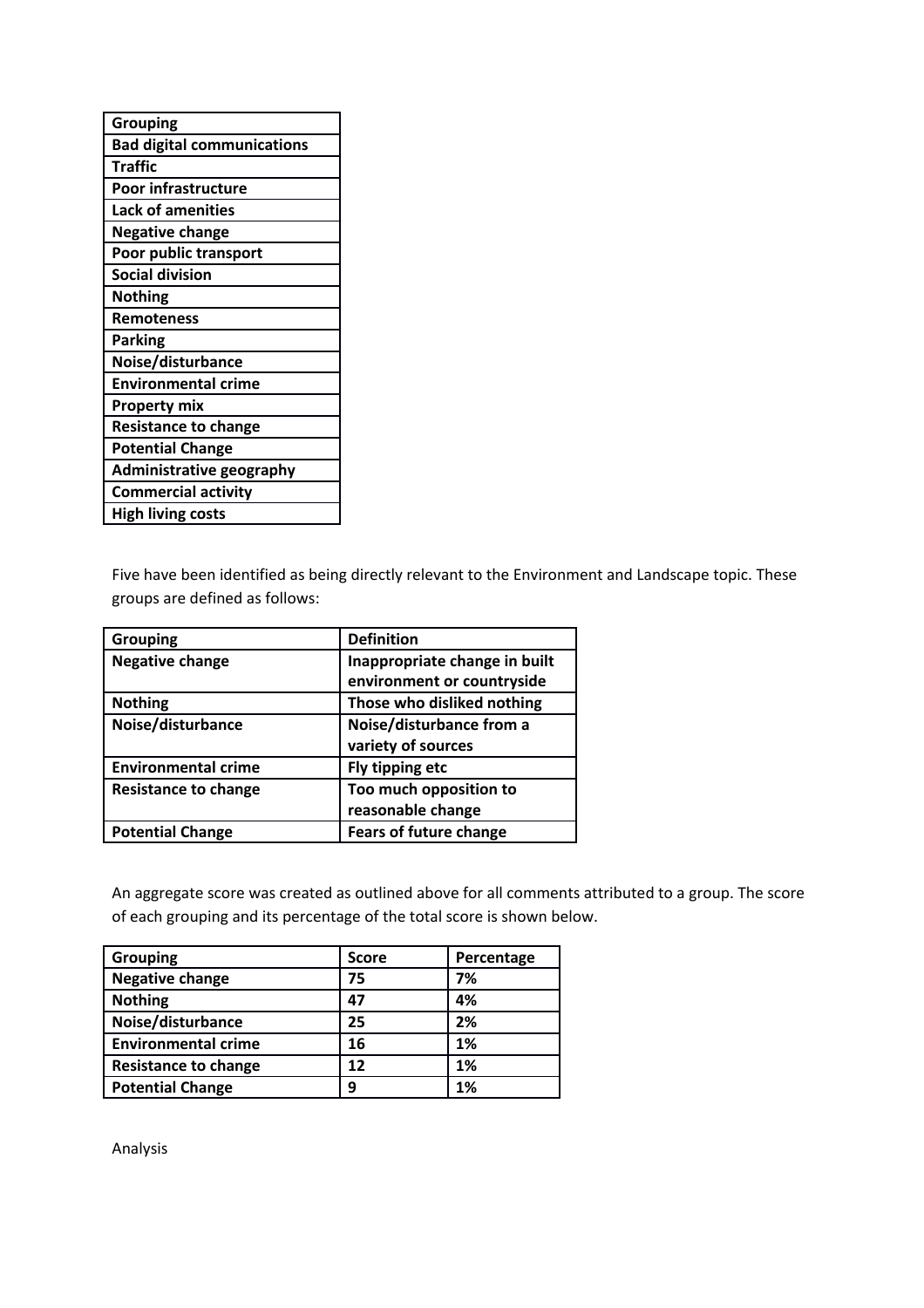It is notable that a number of people find nothing to dislike at all. Overall environmental and landscape play only a very small role in people's dislikes about living in the area. Prime amongst these is concern about degradation being cause by inappropriate development which includes increasing density and increasing suburbanisation/urbanisation. Some of this concern is about potential future change. Significantly fewer responses showed concern that resistance to change was a negative factor. Noise and disturbance come from a variety of sources such as the railway and military helicopters. There is also some concern about fly tipping degrading the area.

### **Conclusions**

Most of these dislikes can be dealt with by minimising unsympathetic change so there is a need in NDP policy to reinforce and refine efforts to conserve the aspects of the villages that make a positive contribution. Other issues like noise and environmental crime are management and enforcement issues that are not within the remit of the NDP.

## Question 2c

How would you like your village to be described in 15 years time? Please tick up to five and feel free to tick 'very important' for your most important answer

## Methodology

This is a multiple choice question, the responses to each alternative were counted and divided into important and very important. Those two figures were then expressed as a percentage of the 268 returned questionnaires. The result is as follows:

|                        | Prospero<br>us | Vibrant | Attractive | Affordabl<br>e | Accessibl<br>e | Tranguil | Traditiona | Beautiful      | Peaceful | Safe | Rural | Friendly |
|------------------------|----------------|---------|------------|----------------|----------------|----------|------------|----------------|----------|------|-------|----------|
| Import<br>ant          | 30             | 34      | 55         | 59             | 68             | 71       | 94         | 96             | 124      | 155  | 160   | 177      |
| Very<br>Import<br>ant  | 1              | 1       | 4          | 11             | 3              | 15       | 9          | $\overline{2}$ | 12       | 22   | 33    | 12       |
| Import<br>ant%         | 11.2           | 12.7    | 20.5       | 22.0           | 25.4           | 26.5     | 35.1       | 35.8           | 46.3     | 57.8 | 59.7  | 66.0     |
| Very<br>Import<br>ant% | 0.4            | 0.4     | 1.5        | 4.1            | 1.1            | 5.6      | 3.4        | 0.7            | 4.5      | 8.2  | 12.3  | 4.5      |

# Analysis

The strongest support is for the rural character of the area to be conserved over the plan period and that this should include the aim of that character including beauty and peacefulness. There is very strong support for the villages to be friendly and issues of accessibility are also of concern.

# Conclusion

Policy in the NDP should aim to maintain the rural nature of the area and that needs to take into account aesthetic aspects of the character of the area while supporting openness and accessibility.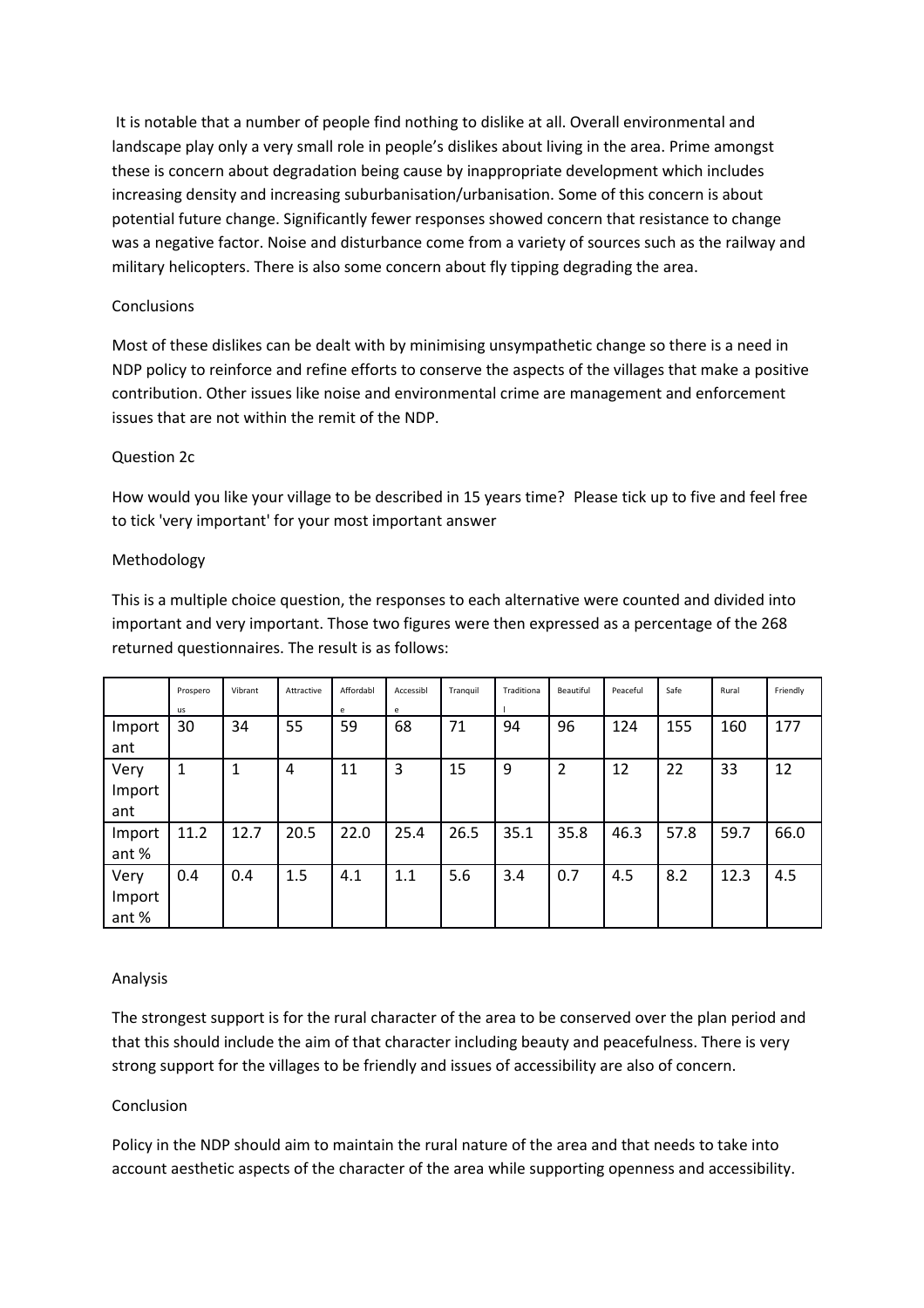Question 2e : What worries you about further development in your village? In other words, what outcomes of further development would you say are unsustainable?

For the Environment and Landscape topic only the answer to the option "Loss of countryside and/or green space between existing settlements" was analysed.

### Methodology

The responses to the selected option were counted and divided into important and very important. Those two figures were then expressed as a percentage of the 268 returned questionnaires. The result is as follows:

| Important  | 150  |
|------------|------|
| Very       |      |
| Important  | 40   |
| Important% | 56.0 |
| Very       |      |
| Important% | 14.9 |

#### Analysis

There is a concern amongst the majority of respondents that loss of countryside and green space could happen as part of further development and that this would be damaging.

## Conclusion

There is a need in NDP policy to reinforce and refine efforts to direct development to locations that best conserve the rural aspects of the area.

Question 2f : Thinking about sustainable development, what single change would most improve your quality of life?

#### Methodology

All answers were assessed and grouped together. Thirteen groups were identified.

| Digital            |  |
|--------------------|--|
| communicat         |  |
| ion                |  |
| Better             |  |
| infrastructur      |  |
| е                  |  |
| No change          |  |
| <b>Appropriate</b> |  |
| housing mix        |  |
| Public             |  |
| transport          |  |
| <b>Flood</b>       |  |
| defence            |  |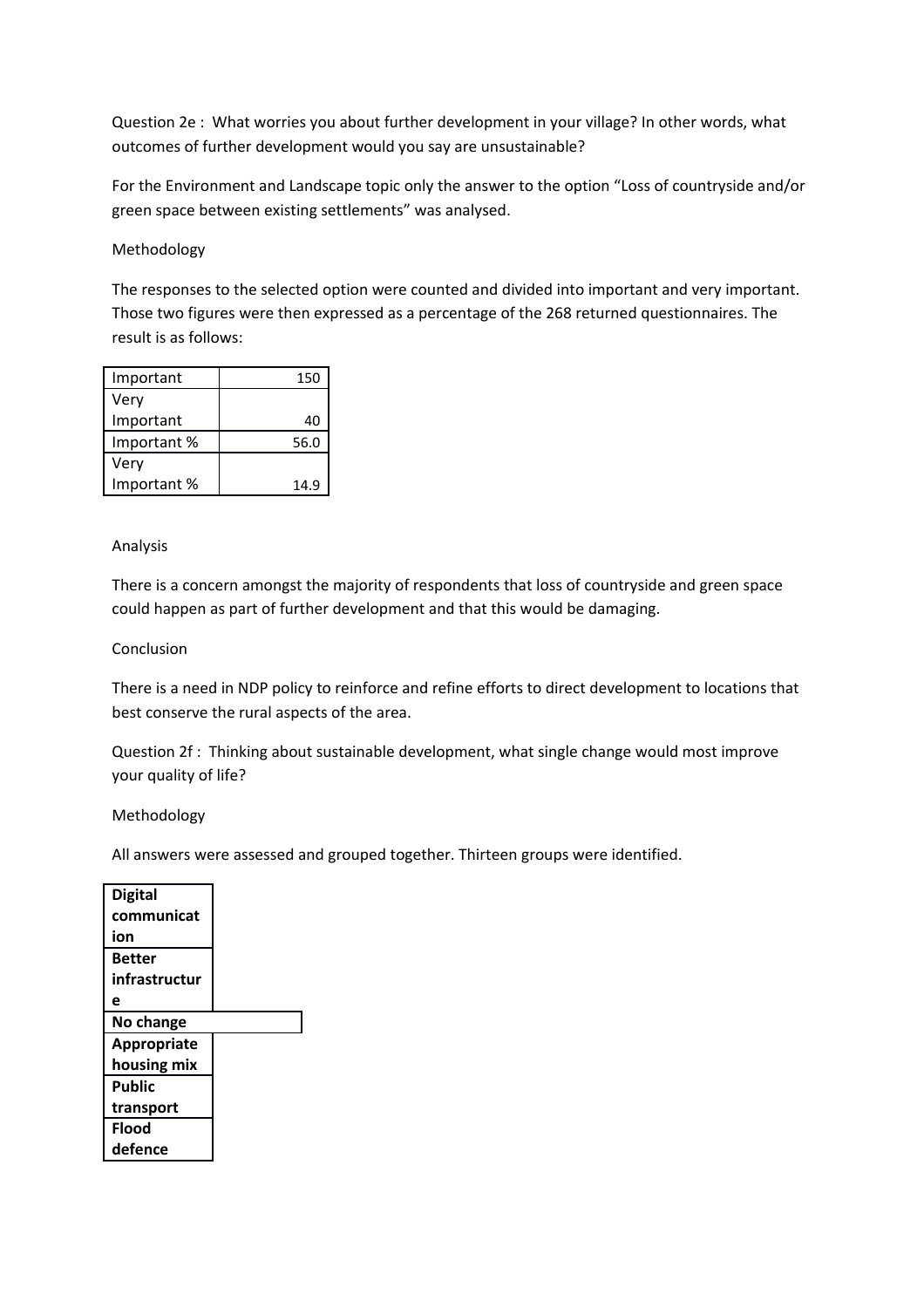| Heritage           |
|--------------------|
| <b>Conservatio</b> |
| n                  |
| Traffic            |
| calming            |
| Countryside        |
| access             |
| <b>Dark Skies</b>  |
| <b>Employment</b>  |
| Neighbourli        |
| ness               |

Five have been identified as being directly relevant to the Environment and Landscape topic. These groups are defined as follows:

| No change                    | Keeping things as they        |
|------------------------------|-------------------------------|
|                              | are now                       |
| <b>Preservation</b>          | No or minimal                 |
|                              | development                   |
| <b>Heritage Conservation</b> | Firm protection for           |
|                              | <b>Conservation Areas</b>     |
| <b>Countryside access</b>    | More footpaths                |
| <b>Dark Skies</b>            | <b>Remove light pollution</b> |

The total in each group was counted and is expressed as a percentage of the 268 returned questionnaires.

| No change                    | 5%     |
|------------------------------|--------|
| Preservation                 | 1%     |
| <b>Heritage Conservation</b> | 1%     |
| <b>Countryside access</b>    | $>1\%$ |
| <b>Dark Skies</b>            | $>1\%$ |

Analysis

As this question was asking for change to improve quality of life it seems clear that little need is identified for change to make a positive improvement.

### Conclusion

There is no real demand for policy to improve these issues.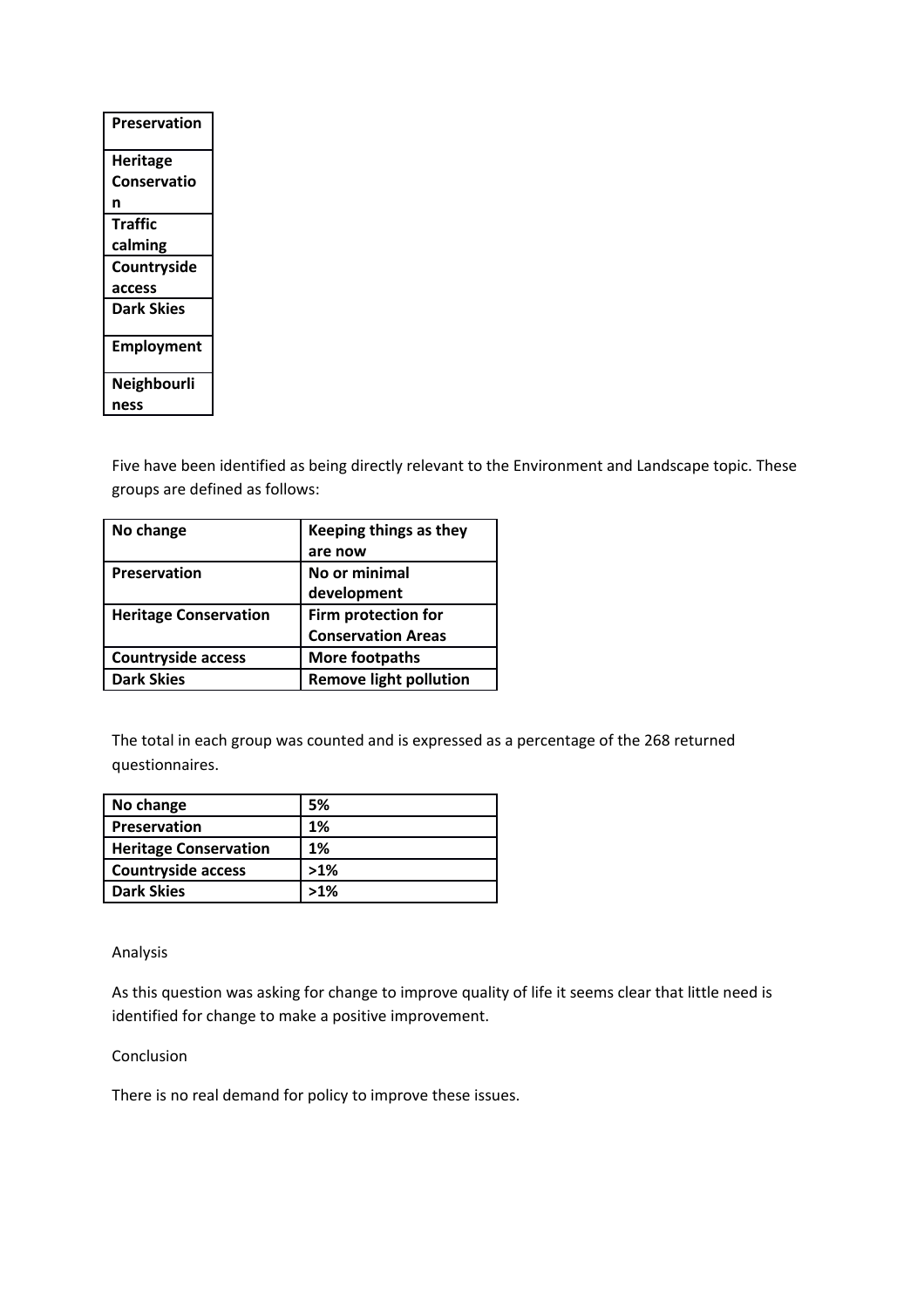Question 2g : A rural feel and access to the countryside is fundamental not only to our quality of life and community identity, but also to many aspects of our economy.

# Methodology

The responses were counted and have been expressed as a percentage of the 268 returned questionnaires.

| Strongly agree  | 155 | 57.8 |
|-----------------|-----|------|
| Agree           | 87  | 32.5 |
| <b>Disagree</b> |     | 1.5  |
| Strongly        | 1   | 0.4  |
| disagree        |     |      |
| No opinion      |     | 2.6  |
| Don't know      |     | ი 7  |

## Analysis

There is overwhelming identification that the rural nature of the area and access to the countryside is fundamental to what sustains and defines the community and is seen as the core positive characteristic of the area.

## Conclusion

I should be a key aim of NDP policy to define the essential characteristics of the rural feel of the area and access to it. The resulting policies should seek to conserve and enhance these core positive aspects of the Plan area.

Question 3d : The following have been identified as features of the neighbourhood which residents would like to protect. Please look through the list and tick any that you agree with tick very important for those that you think are most important and tick disagree against any that you think should not be on the list.

# Methodology

The responses were counted and have also been expressed as a percentage of the 268 returned questionnaires.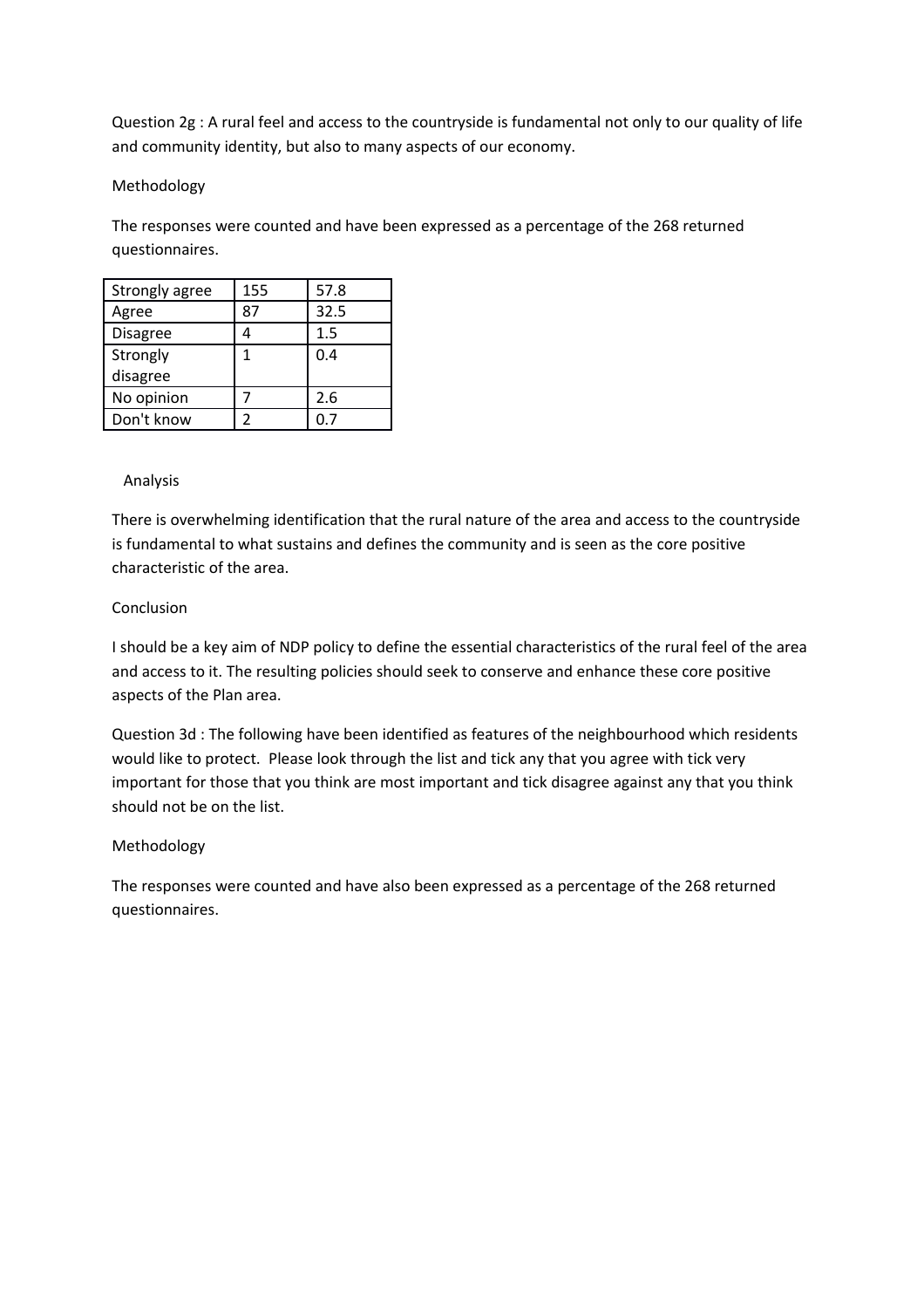

## Analysis

The features include landscape features and most of the built features are also heritage assets. What is clear from the strong support for protection of these features is that most of them are highly valued by people across the NDP area and not just by those in the village where they are located.

Features with a symbolic importance like the war memorials and the parish churches are strongly supported. Bentley Wood which is such an extensive feature and is also accessible is supported by over 80% of respondents.

Many of the features combine functional uses and are also heritage assets like the village halls, the pub, the railway station and the school. These are supported by between 69% and 79% of respondents. Those features that do not have community functional uses are less strongly supported with West Dean Motte having 42% support and Listed Buildings 59% support

# **Conclusions**

The support for the very high scoring features shows that their protection needs to be addressed directly by NDP policies. It also shows that policy should support the use of heritage assets to provide important functions in the villages as this help to secure the future of the heritage assets as well as providing highly valued facilities.

Policy should also seek to conserve the highly valued landscape features and support access to them.

Question 5c